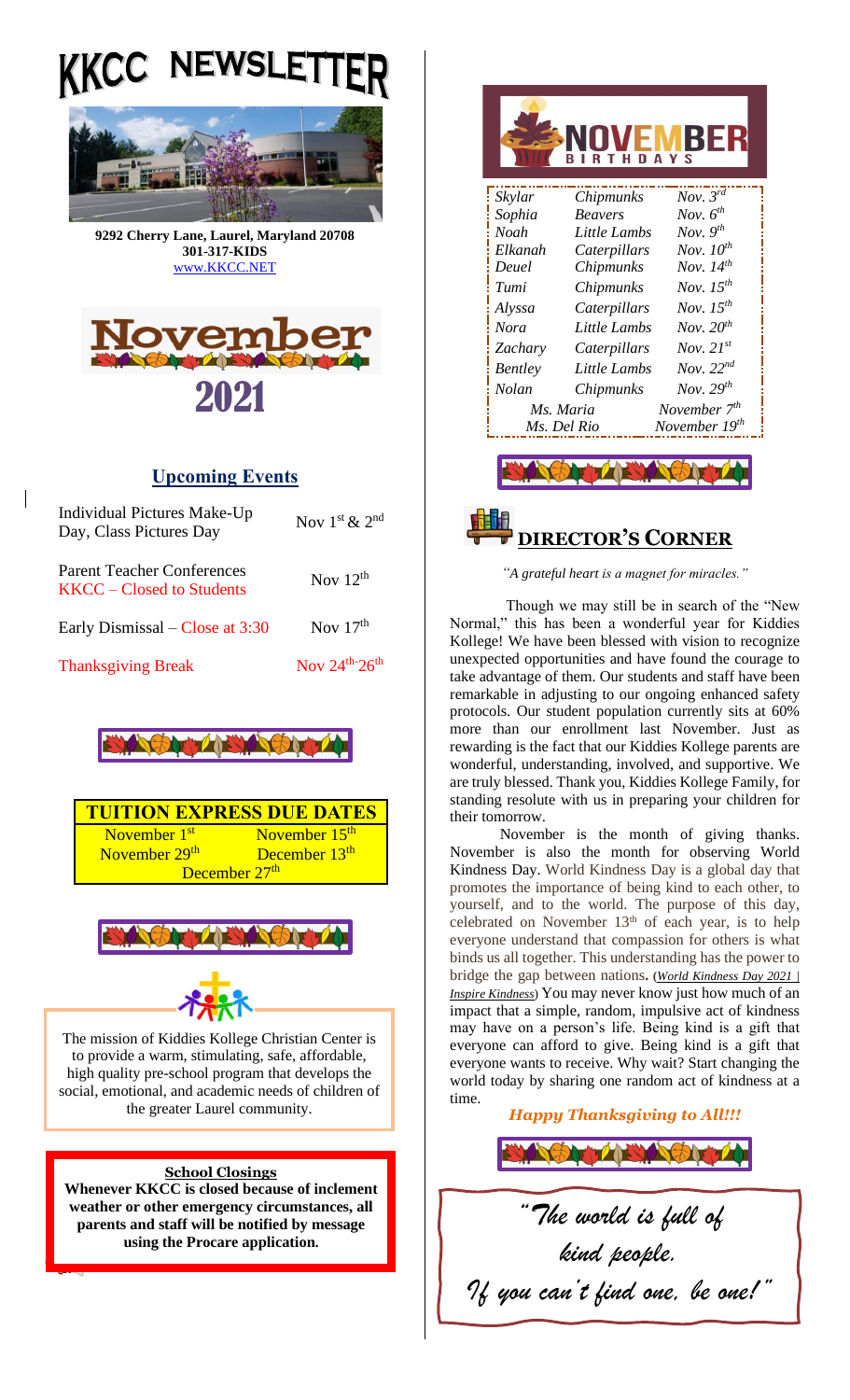

Welcome to a new month. It is November and the fall season is here. It will soon be very cold. Let us get ready to dress in warm clothing. October was a busy month as the Beavers worked extremely hard to get into rhythm with their schoolwork. We are on good footing and will continually strive to do better in both the social and cognitive domains. Last month, as we studied "Feelings," children were able to share how they feel under different circumstances and what to do especially when they are feeling low. Next, we worked on the "Five Senses" and stressed the importance of each. We also studied some of our "Body Parts," their uses, and how they work together. Lastly, we worked on the "Farm."

During the month of November, the themes shall be Healthy Eating, Exercise and Fitness, and Safety. The first two themes will be focusing on health. Children will discuss and learn the right food to eat to help them grow healthy and strong, know the kind of food to stay away from or to eat in moderation. They will learn the importance of exercise and how it benefits the body. During the third week, we will focus on safety, staying safe at home and at school or wherever they may find themselves. Lastly students will study the history of Thanksgiving and why it is celebrated.

We are working on our letters and blends and gradually going into reading some sight words and simple sentences. The Beavers have shown great interest in cursive writing as well. We continue with number recognition, writing the numbers up to 60, time to the hour, and other number games and activities. There are so many reasons to be thankful!

Thus, the Beavers will celebrate Thanksgiving on **Friday November 19th**. A big shout out and thank you to the Beavers family, all our students and at least one of their parents attended the Clark's Elioak Farm Field Trip. All students had a great time! We look forward to a wonderful and safe month ahead by God's grace. Happy Thanksgiving to you all!

Homework is an important part of your child's learning experience. Encourage your child to make an earnest effort to complete the assigned work. Please be available to help. Remember to return your child's homework book by Wednesday each week.





Happy November parents and students! Wow! 2021 is flying by! We are beyond thankful that we made it through another month and that God has continued to bless us all with good health and happiness. We look forward to what November brings us. Welcome to another great month filled with a tremendous number of activities that will include academics, elements of celebration, and great extracurricular subjects. We are now into the Autumn season. The Cheetahs are learning about the season and all its beauty. They have learned that the temperature will start to get colder. They have learned that leaves change colors in the fall and along with many other interesting facts about fall.

November is filled with great holidays such as All Saints Day, Veterans Day, and Thanksgiving. All Saints Day is a Christian festival held on November 1<sup>st</sup> to celebrate the lives of all saints. In many Latin American cultures and many other communities in the United States November 2nd is known as the "Day of the Dead." It is a day to remember and honor our deceased family members and loved ones. On Veterans Day, we honor those who have served in the United States Armed Forces. Veterans Day, November 11<sup>th</sup>, coincides with Armistice Day and Remembrance Day which marked the end of World War I. Thanksgiving is a national holiday that is celebrated in the United States, Canada, Brazil, Grenada, Liberia, and Puerto Rico. Thanksgiving is a day of giving thanks. The holiday commemorates a harvest festival celebrated by the Pilgrims in 1621. In the United States, it is celebrated on the fourth Thursday in November.

This month the Cheetahs will put their best foot forward. They have learned a new motto, called W.E.L.C.O.M.E., which stands for "*W*hen you *E*nter the Cheetahs classroom, *L*earning is fun, and *C*ooperation is *E*xpected. Our positive attitude and mutual respect are part of *everything* we say and do! Throughout the month of October, the Cheetahs continued to expand their knowledge of letters, letter sounds, and numbers. They have also started learning their Bible verses. Currently, they have learned Bible verses A through F. We will continue working on these skills as well as on our language development. This month they will learn about different themes such as healthy eating, exercise and fitness, safety, and homelessness and poverty.

George Couros once said, "For all students to excel, teachers must learn about them and connect with each child. This is not just about finding out how they learn, but it is finding out who they are." We wholeheartedly agree with his statement. Each day we are learning something new about each child's personality and learning style. We are seeing so much improvement in our students. It is bringing joy to our happy hearts. Thanksgiving is all about what we are thankful for. We will discuss why we are thankful. I am thankful for my health. Good health is wealth. If you have good health, be thankful. Ms. Lydia is thankful for her family. I am thankful for pulling myself out of the darkness and seeing the light. I am thankful for each meal I eat. Somewhere in this world, someone is dying of hunger. Most importantly I am thankful for God and all that He has done for me.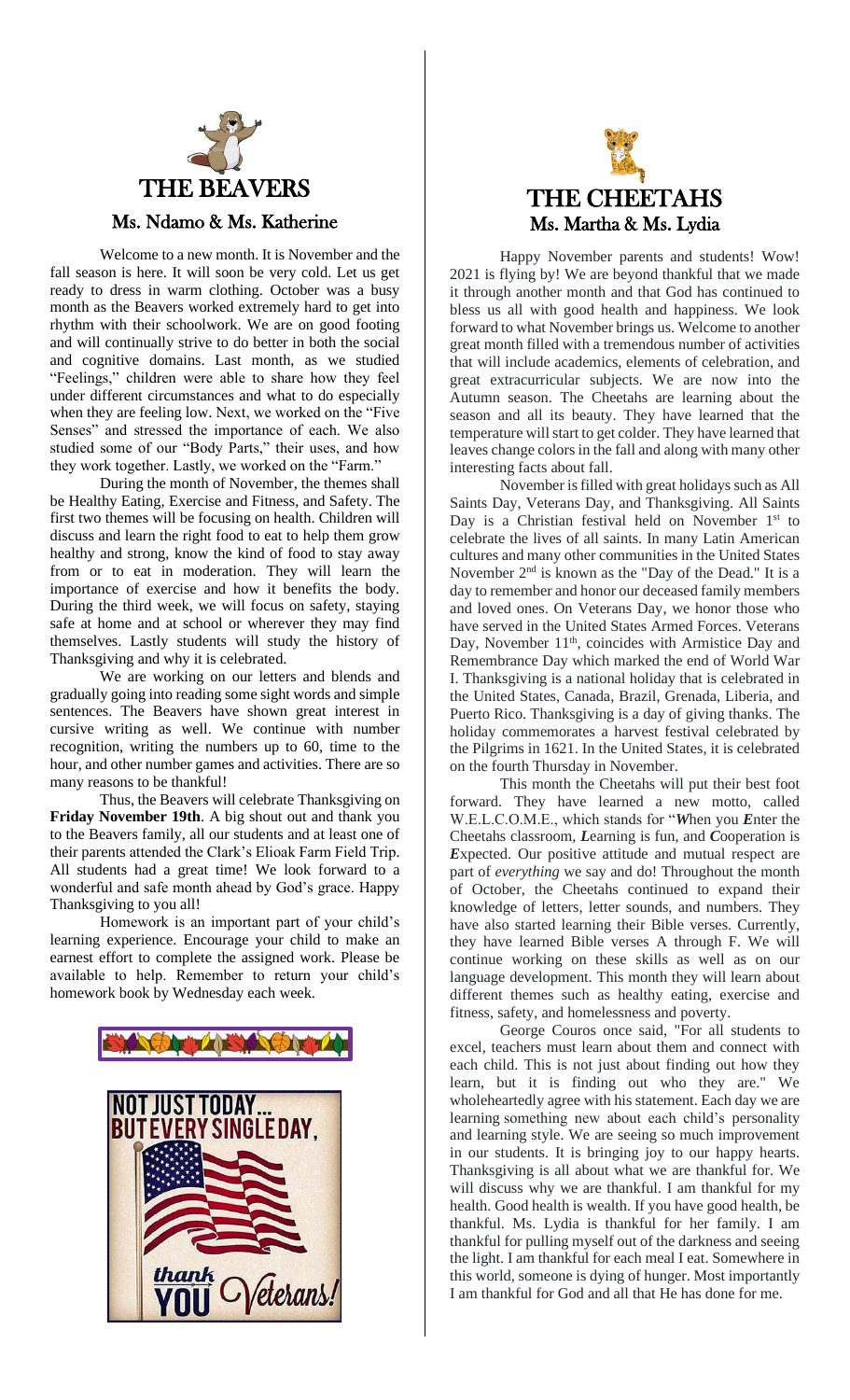

Welcome to the month of Thanksgiving, a time we see the season begin to change yet again as winter begins to kick in. This is a wonderful time for the children to see and experience Fall move into Winter.

This month we wo;; be working on several themes – Healthy Eating, Exercise and Fitness, Safety, and ending with Thanksgiving. The children will learn the importance of eating healthy meals and exercising as well. As we move on to Safety, we shall focus on safety in the home, in the classroom and on the playground at school, outside the home in the the parks and malls, and road safety. We will also discuss staying safe from strangers. Our children need to know what is safe and what is not safe.

We will end the month talking about Thanksgiving which is a holiday here in America and how to be thankful every single day of their lives because they serve a good and fathful God who watches over them.

As the weather becomes cooler, we are reminding our parents to send in appropriate clothing. Also we remind parents that Parent/Teacher Conferences will be held on Friday, November 12<sup>th</sup>. KKCC will be closed for students on that day.



#### Jovember Morning by Evaluen Stein

A tingling, misty marvel<br>Blew hither in the night,<br>And now the little peach-trees Are clasped in frozen light.

Upon the apple-branches An icy film is caught, An icy Tim is cought,<br>With trailing threads of gossamer<br>In pearly patterns wrought.

The autumn sun, in wonder, Is gayly peering through<br>This silver-tissued network Across the frosty blue.

The weather-vane is fire-tipped. The honeysuckle shows<br>A dazzling icy splendor, And crystal is the rose

Around the eaves are fringes Of icicles that seem To mock the summer rainbows With many-colored gleam.

Along the walk, the pebbles Are each a precious stone; The grass is tasseled hoarfrost, The clover jewel-sown

Such sparkle, sparkle, sparkle Fills all the frosty air,<br>Fills all the frosty air,<br>Oh, can it be that darkness Is ever anywhere!





## THE CATERPILLARS Ms. Chase & Ms. Flavia

Welcome November!!! As we enter this month, let us give praises and thanks to our Almighty God for keeping us sage by His grace.

Our November themes will be Healthy Eating, Exercise and Fitness, Safety, and Thanksgiving. It is important for children to learn healthy eating habits while they are young. Learning to make smarter choices with their meals and snacks will provide a basis for healthy grow and development. To realize the best benefits, children need to pair healthy eating with ample exercise that is appropriate for their age. Doing so will help them grow into healthy adults.

Safety, our theme for the third week, will introduce and reinforce the need to be safe in all that we do. We will discuss safety in the home, in the classroom, and on the playground. We will discuss the need to follow street signs that alert us to hazards or that guide us through a safe passage. We want our children to know that in all things, they need to be safe.

Our final theme for November is Thanksgiving. We will learn the origins of this holiday and why this day has been established as a day of thanks. To celebrate this theme, our students will enjoy a celebratory Thanksgiving meal together on Friday, November 19<sup>th</sup>.

Thank you, Parents, for all that you do! We would not be here without you!!!



The ship of my life may or may not be sailing on calm and amiable seas. The challenging days of my existence may or may not be bright and promising. Stormy or sunny days, glorious or lonely nights, I maintain an attitude of gratitude. If I insist on being pessimistic, there is always tomorrow. Today I am blessed."

— Maya Angelou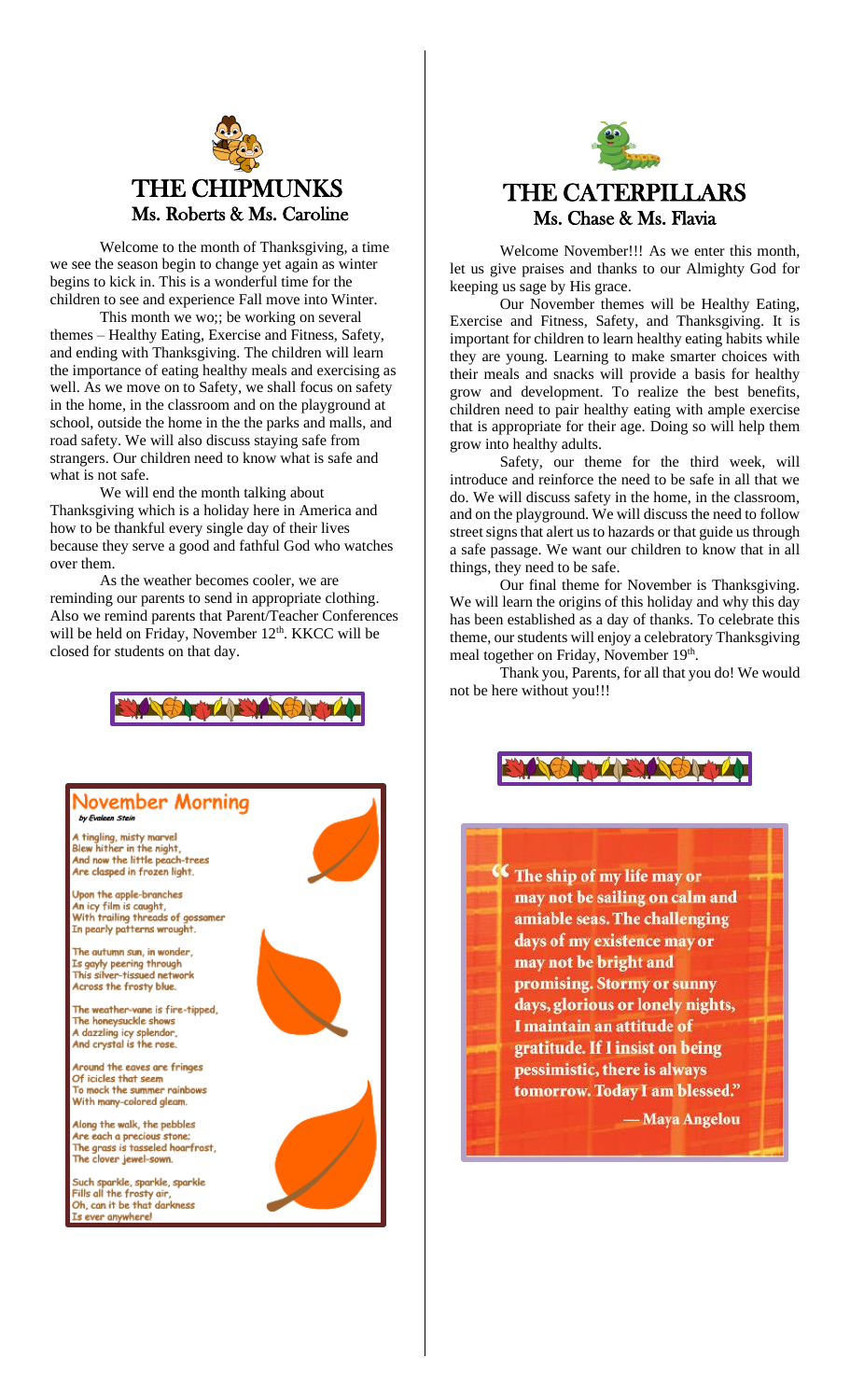

#### Dear parents.

Thank God for another month! First, we thank every parent who took time off to attend the farm with their little ones. The children had a blast! For those of you who could not make it, we pray that you will be able to make it next time.

Parents, have you heard about our mascots Amber Lamb and Button Bear? They are our preschool mascots. Amber Lamb and Button Bear have been helping the children learn concepts such as sharing, how to express their feelings, and learning about our Five Senses. Amber Lamb and Button Bear also help with learning numbers and letters. I am sure you have noticed these little friends on many of the papers your children have brought home.

We had a lot of fun with our themes last month. Looking for leaves, as rare as they were for this time of the month in this season, was so much fun during the week we taught on Fall. The theme for the first week of November is "*Healthy Eating."* During this week, the children will gain an understanding of what healthy eating is all about. We will discuss the fact that healthy eating means eating a variety of foods that include healthy snacks from which we get nutrients (such as protein, carbohydrates, fat, vitamins, and minerals) which are essential for normal growth. We will also discuss how regularly eating a wide variety of basic healthy foods will keep us well-nourished and the importance of portion control. Another thing we will look at is "junk food." We will identify a few of these snacks this week. We will also discuss the kind of drinks that are good for us, such as water and milk. Last but not the least, we will look at the "food pyramid." At home, please continue to set an example of healthy eating. If you are not, we would encourage you to do so. Please remember, your child will do what you do and not what you say.

The theme for the second week is *"Exercise & Fitness."* Being fit and active is a vital part of a healthy lifestyle. The earlier we teach our kids about the positive aspects of regular exercise, the more it will become a part of their everyday lives. These days there is so much technology, be it video games, TV, or smartphones, that moving our bodies often comes in second to sitting on the couch. Let's get our kids …and ourselves… *moving*! Here are some ways to teach kids about fitness and some fun ways to get our bodies in shape. Exercises like jogging, rowing, jumping rope, swimming, and even dancing are aerobic exercises. Our Busy Beez will be taught that exercises help increase the heart rate and improved stamina. Teaching kids to get out and raise their heart rates through exercise is vital to their overall physical and mental health as they develop. Too much sitting around can cause weight gain and other serious health issues.

The theme for week three is *"Safety."* We will discuss the fact that safety is freedom from danger or harm. We will also discuss how important it is to follow certain rules to keep us all safe. The children may learn indoor safety precautions such as using their "walking feet" instead of running in the classroom and the safe way to handle a pair of scissors. Outdoor play will be a great way to teach children the proper ways of using the playground equipment. For example, we are to climb up the stairs and slide down the slide and not vice versa. We will also discuss who a stranger is and the importance of

staying away from them. We must bear in mind that there are "good strangers" like police officers who keep us safe. At home, please continue to enforce safety tips like always wearing seatbelts when riding in a car, wearing helmets when riding their tricycles, and not crossing the street without looking both ways. Other safety tips for at home include not touching the stove or oven and not running up and down the stairs. You may have established other safety tips for your home.

The theme for week four is *"Thanksgiving."* This week as we discuss the origin of Thanksgiving, our focus will be to teach the children to be truly thankful for all that God has done for them. We should be thankful not just on Thanksgiving Day, but all the days of our lives. Parents, grandparents, and guardians … please take a minute to thank God for the fact that we are alive and well. Let us thank Him for keeping us safe during the past year. The song writer said, "Count your blessings, name them one by one and it will surprise you what the Lord has done." **Psalm 92:1** states, *"It is good to give thanks to the Lord."*  Praise God!

When it comes to our academics, we will be learning the letters **Ff** and **Gg** and their sounds (phonics). Our numbers for the month are numbers four (4) and five (5). The Busy Beez will also memorize **Isaiah 43:5** and **Psalm 118:1**. Our Bible stories include *Elijah at Mt. Carmel, Naaman and the Servant Girl, Lions Cannot Hurt Daniel* and, of course, *The First Thanksgiving.*  We will also learn some songs/finger play like *"Always Say Thank You"* and *"1, 2, 3, 4, 5, Once I Caught a Fish Alive."*

Our **Thanksgiving party** is scheduled for **Friday, November 19, 2021**. Please be on the lookout for more information regarding the party. As usual, I would like to end by sharing some tips for parent/guardians.

#### **Make Time for Your Kids**

It's often difficult for parents and kids to get together for a family meal, let alone spend quality time together. But there is probably nothing kids would like more. Get up 10 minutes earlier in the morning so you can eat breakfast with your child or leave the dishes in the sink and take a walk after dinner. Kids who are not getting the attention they want from their parents often act out or misbehave because they are sure to be noticed that way.

Many parents find it rewarding to schedule "together time" with their kids. Create a "special night" each week to be together and let your kids help decide how to spend the time. Look for other ways to connect for example, putting a note or something special in your kid's lunchbox.

Don't feel guilty if you're a working parent. It is the many little things you do - making popcorn, playing cards, window shopping, etc. - that is what your kids will remember. *(Taken from KidsHealth)*

We look forward to another great month in Jesus' name, amen!